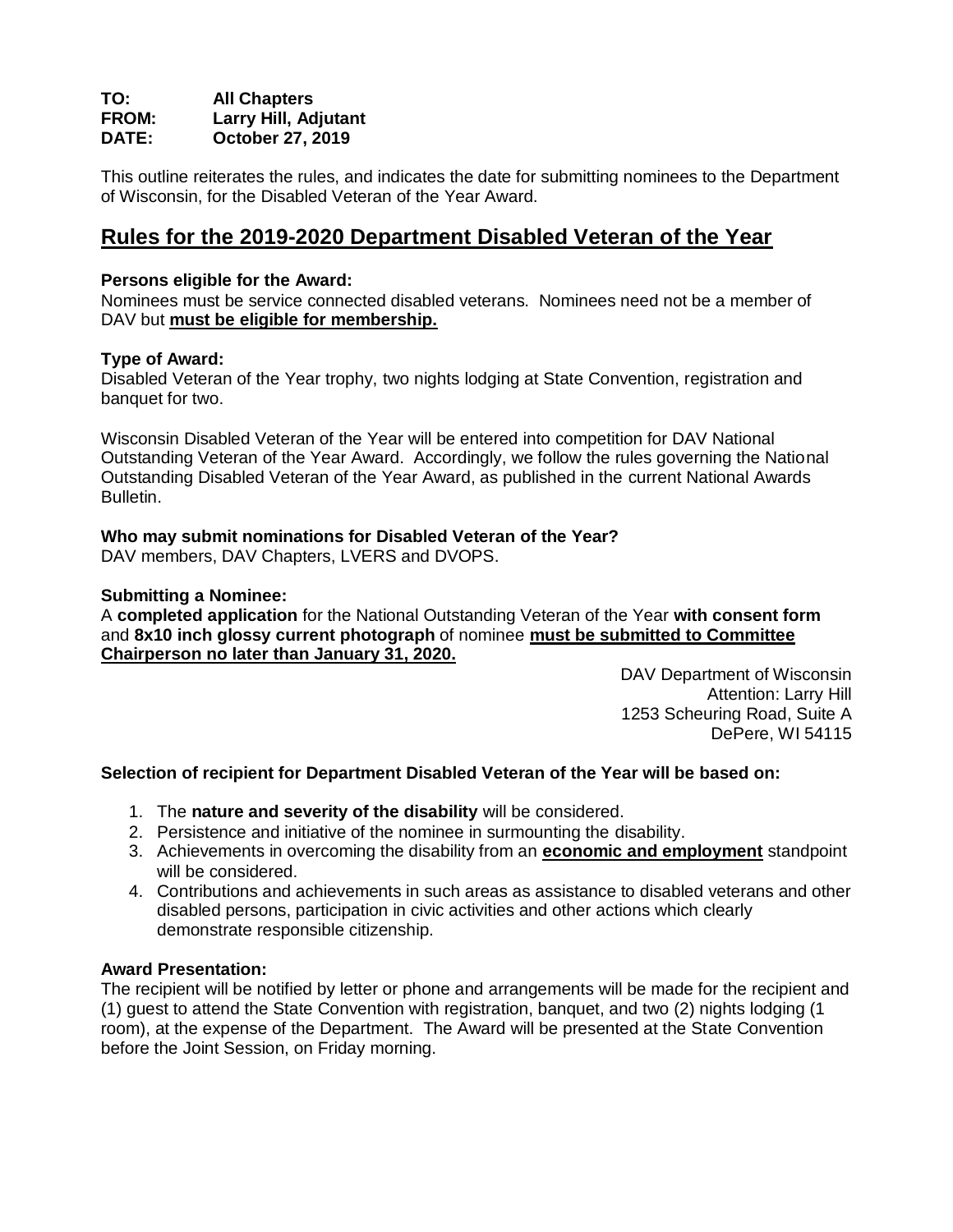## **NATIONAL COMMANDER'S AWARDS OUTSTANDING DISABLED VETERAN OF THE YEAR 2019-2020 DEPARTMENT OF**

|                                                                                        |                                                                                  | (STATE) |      |     |
|----------------------------------------------------------------------------------------|----------------------------------------------------------------------------------|---------|------|-----|
|                                                                                        |                                                                                  |         |      |     |
|                                                                                        |                                                                                  |         |      |     |
|                                                                                        |                                                                                  |         |      |     |
| Home                                                                                   |                                                                                  |         | Work | Fax |
|                                                                                        |                                                                                  |         |      |     |
| Date of Birth______________ Marital Status________________ Spouse's Name______________ |                                                                                  |         |      |     |
|                                                                                        |                                                                                  |         |      |     |
|                                                                                        |                                                                                  |         |      |     |
| <b>List Disabilities:</b>                                                              |                                                                                  |         |      |     |
| 1)                                                                                     | Service-connected: (Attach narrative description how disabilities were incurred) |         |      |     |
| Nonservice-connected:<br>2)                                                            |                                                                                  |         |      |     |

3) How nominee overcame handicap(s) (Attach additional sheets if necessary)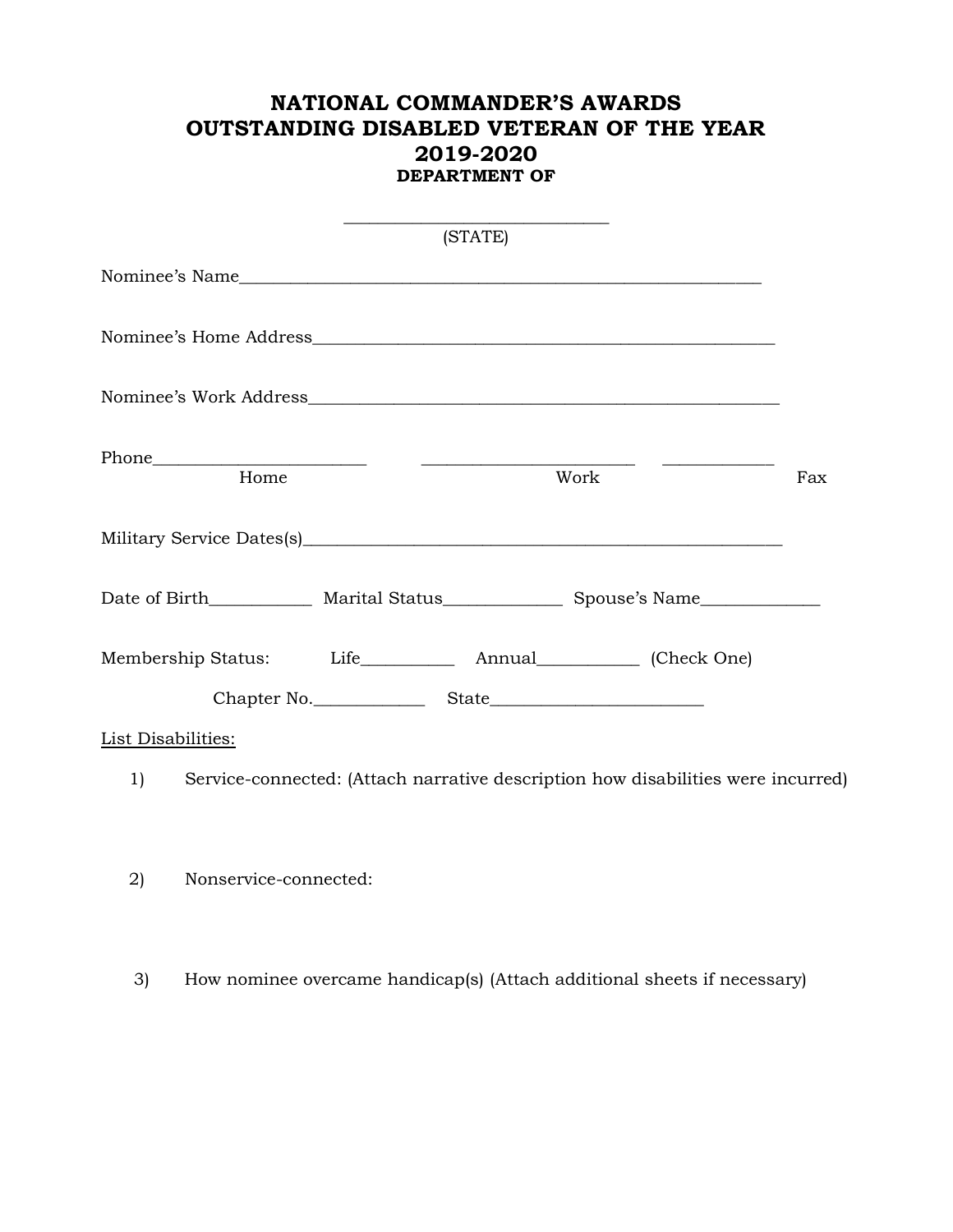Page 2

Nominee's achievements:

Nominee's involvement with DAV and community groups:

| Submitted By:                                   |                     |
|-------------------------------------------------|---------------------|
|                                                 |                     |
|                                                 |                     |
| Street                                          |                     |
|                                                 | Phone               |
| Approved By: (Requires at least one signature.) |                     |
| Department Commander                            | Department Adjutant |

*PLEASE ENCLOSE THE FOLLOWING:*

- *8" X16" glossy photograph of nominee*
- *Nominee consent form*